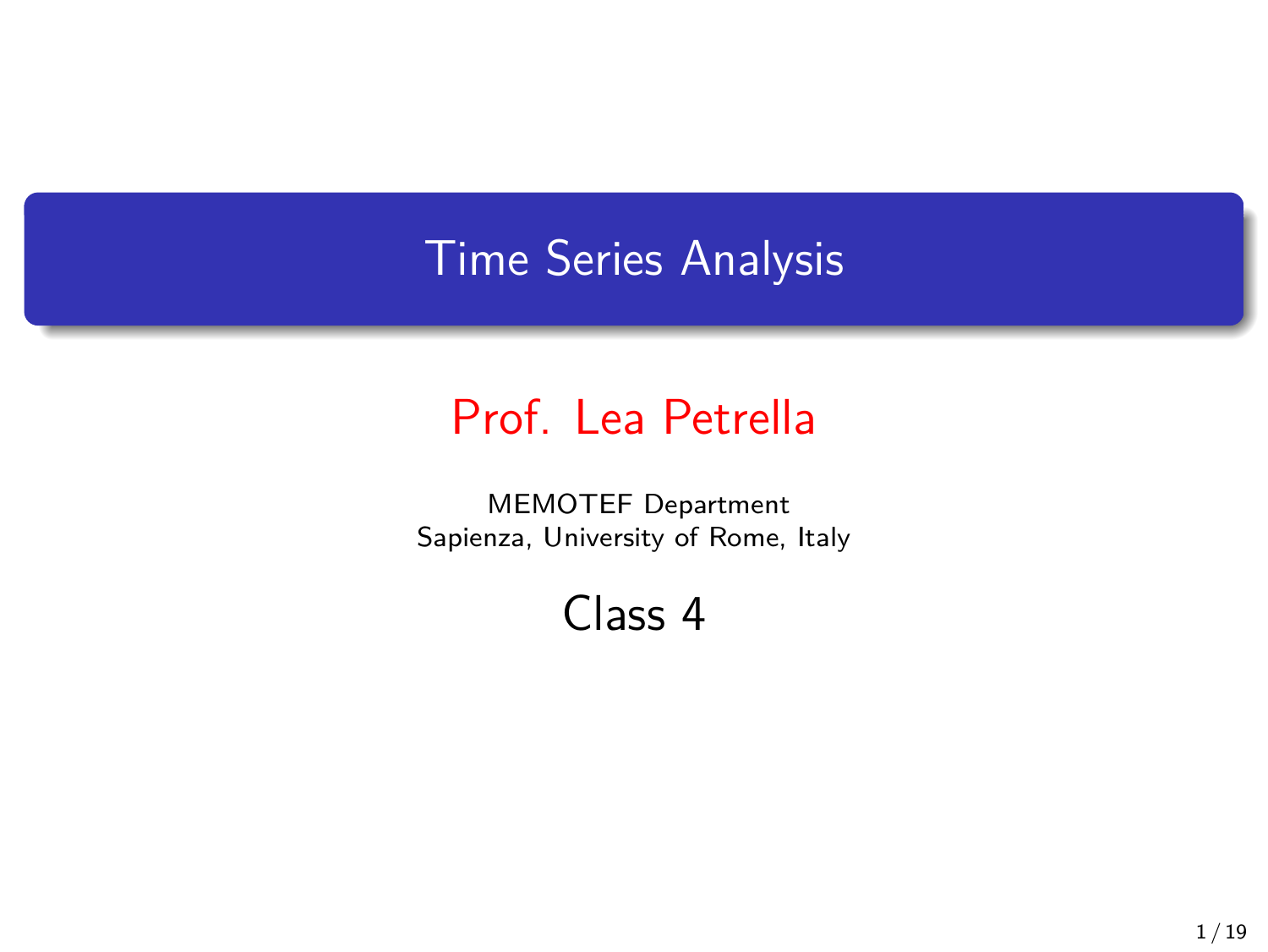The value of the random variable *X<sup>t</sup>* (at time *t*) depends on the combination of two shocks (uncorrelated variables with zero mean and constant variance), the shock at time *t* and that related to a previous time  $t-1$  with a coefficient  $\theta$ :

$$
X_t = \theta \epsilon_{t-1} + \epsilon_t
$$

$$
\epsilon_t \sim \text{WN}(0, \sigma^2)
$$

$$
(X_t = \mu + \theta \epsilon_{t-1} + \epsilon_t)
$$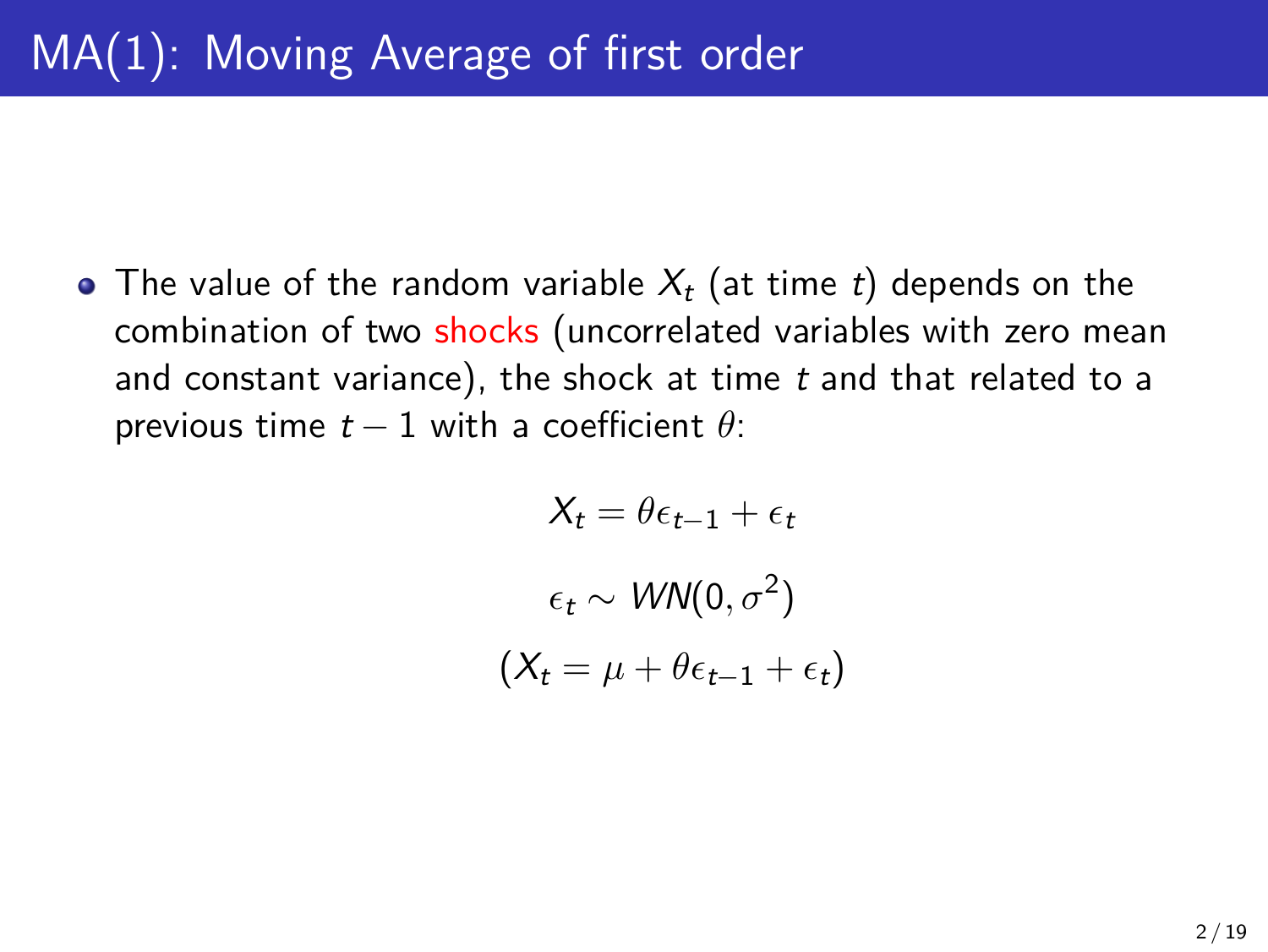- Such process is considered as a result of the sum of past and present time random shocks.
- The *MA* models can be used to study phenomena with high irregularities characterized by a serial autocorrelation that vanishes after few lags.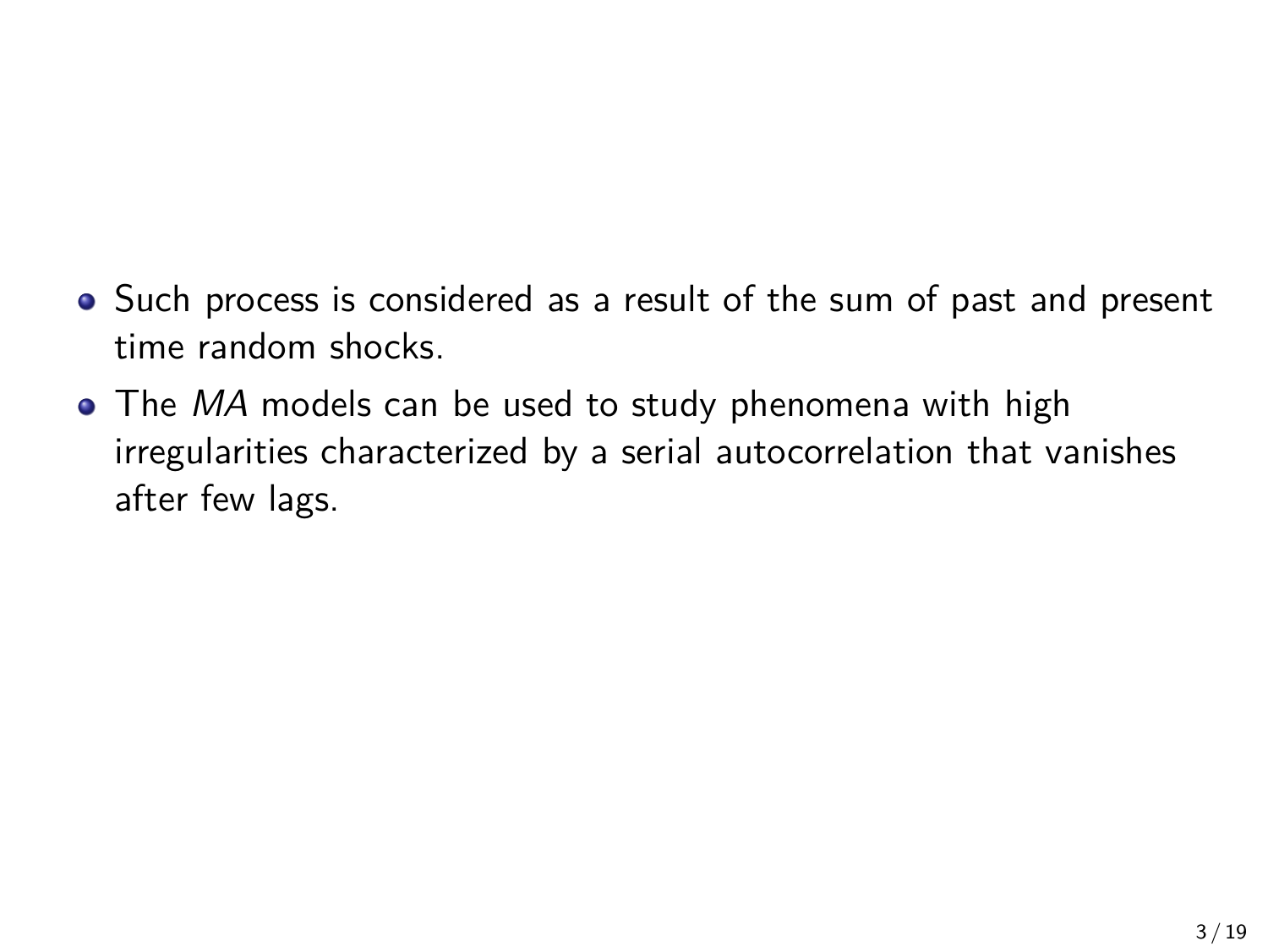



Figure: Path of two time series MA(1), zero mean where  $\theta = 0.5$  and  $\theta = -0.5$ and  $\epsilon_t \sim \text{WN}(0, 1)$ ..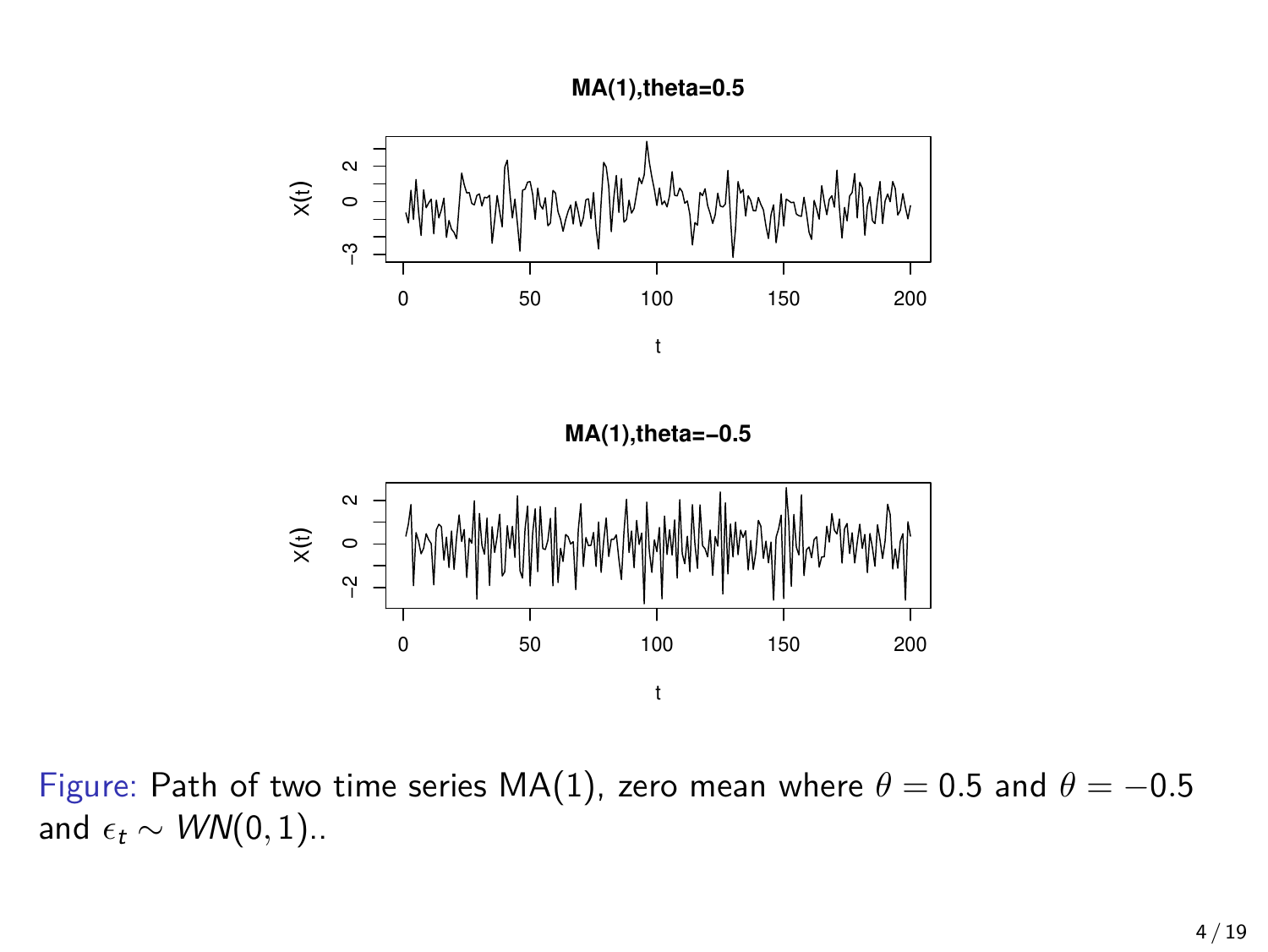$\bullet$  The MA(1) process is always stationary:

$$
\mathbb{E}\left(X_t\right) = \mathbb{E}\left(\theta\epsilon_{t-1} + \epsilon_t\right) = \theta\mathbb{E}\left(\epsilon_{t-1}\right) + \mathbb{E}\left(\epsilon_t\right) = 0
$$

$$
\mathbb{V}ar(X_t) = \gamma(0) = \mathbb{E}(\theta \epsilon_{t-1} + \epsilon_t)^2 =
$$

$$
= \mathbb{E} \left( \theta^2 \epsilon_{t-1}^2 + \epsilon_t^2 + 2\theta \epsilon_t \epsilon_{t-1} \right) =
$$

$$
= \theta^2 \sigma^2 + \sigma^2 + 0 = (1 + \theta^2) \sigma^2
$$

 $(\mathbb{E}(X_t) = \mathbb{E}(\mu + \theta \epsilon_{t-1} + \epsilon_t) = \mu + \theta \mathbb{E}(\epsilon_{t-1}) + \mathbb{E}(\epsilon_t) = \mu)$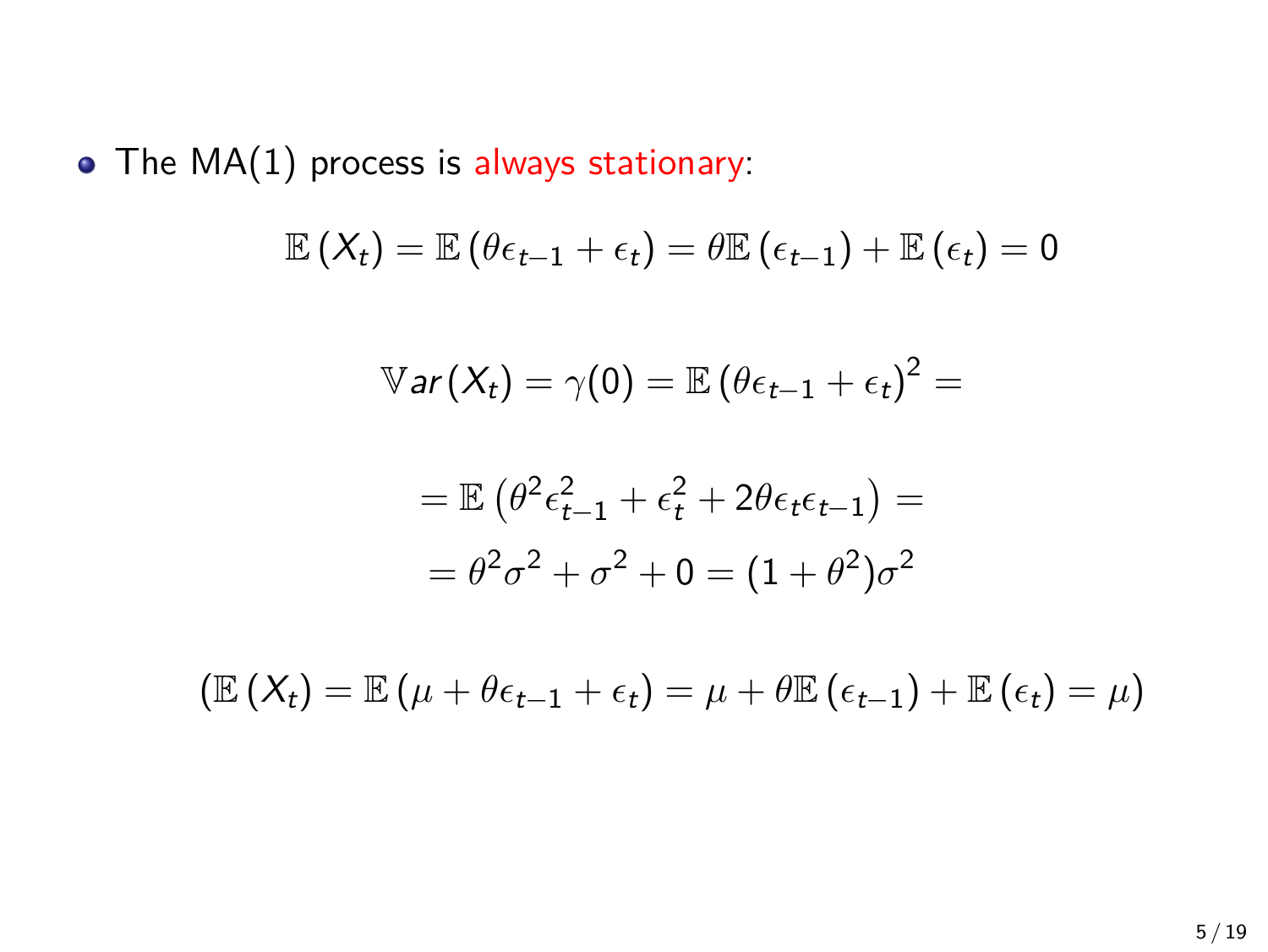• The ACF a lag 1 is:

$$
\gamma(1) = \mathbb{E}\left(X_tX_{t-1}\right) = \mathbb{E}\left[\left(\theta\epsilon_{t-1} + \epsilon_t\right)\left(\theta\epsilon_{t-2} + \epsilon_{t-1}\right)\right] =
$$

$$
\theta^2 \mathbb{E}\left(\epsilon_{t-1}\epsilon_{t-2}\right) + \theta \mathbb{E}\left(\epsilon_{t-1}^2\right) + \theta \mathbb{E}\left(\epsilon_t\epsilon_{t-2}\right) + \mathbb{E}\left(\epsilon_t\epsilon_{t-1}\right) =
$$

$$
= \theta^2 \times 0 + \theta \times \sigma^2 + \theta \times 0 + 0 = \theta\sigma^2
$$

$$
\gamma(h) = 0 \quad \text{for} \quad h \ge 2.
$$

- Autocovariances vanish since the *ϵ<sup>t</sup>* are uncorrelated.
- The memory of a process  $\{X_t\}$  of the kind  $MA(1)$  lasts for only one period (lag).
- Stationarity: there is no dependence of time.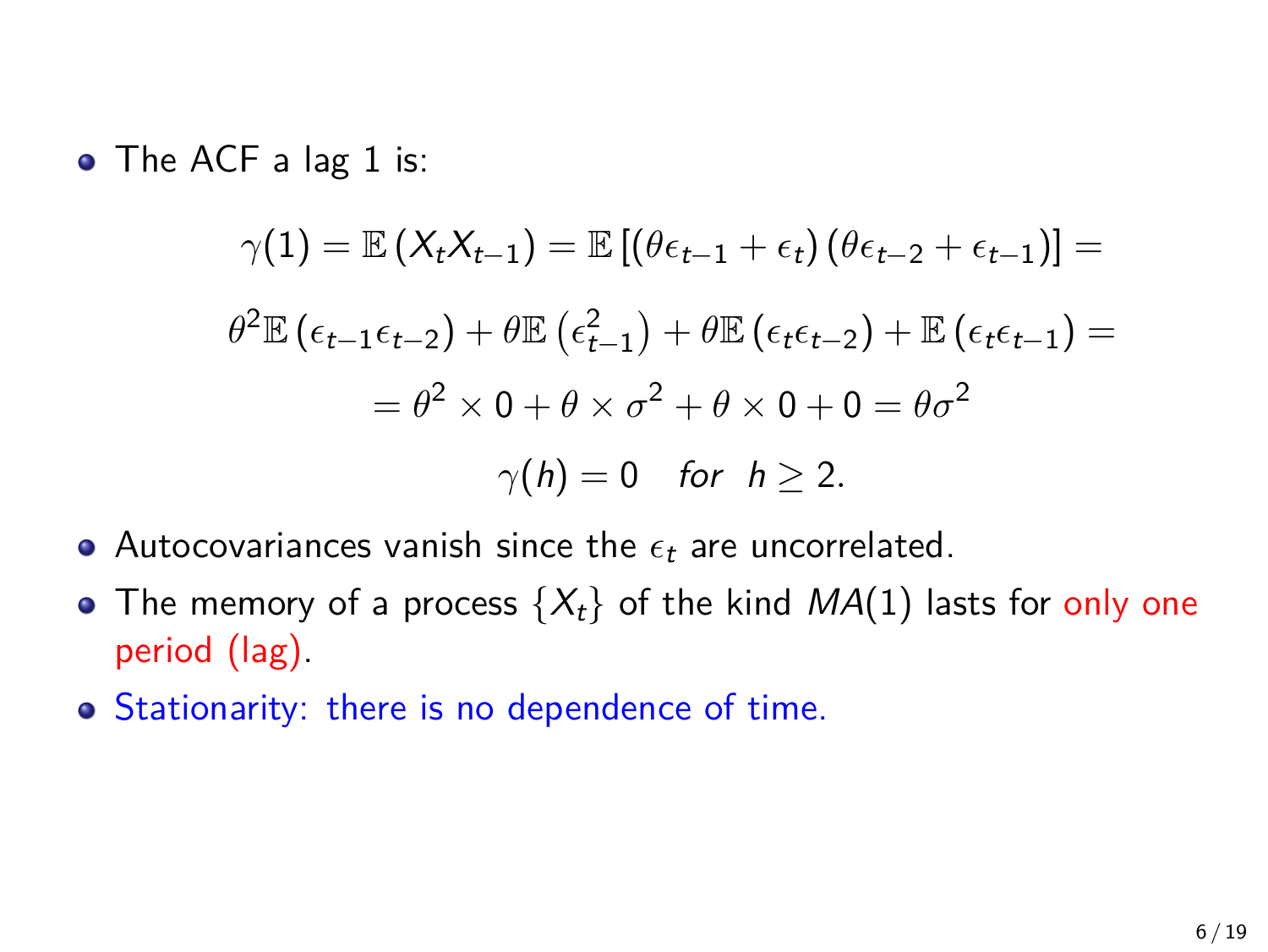Compute the autocorrelation (see how the ACF looks like):

$$
\rho(1) = \frac{\gamma(1)}{\gamma(0)} = \frac{\theta \sigma^2}{(1 + \theta^2)\sigma^2} = \frac{\theta}{1 + \theta^2} \quad \Rightarrow \quad -0.5 \le \rho(1) \le 0.5
$$

$$
\rho(h) = 0 \quad \forall h \ge 2.
$$

- The maximum of  $\rho(1)$  is obtained when  $\theta = 1$  and the minimum when  $\theta = -1$ . In those values the ACF is, respectively, 0.5 e -0.5.
- The theoretical ACF of an MA(1) can be plotted as a function of *h* for different values of *θ*.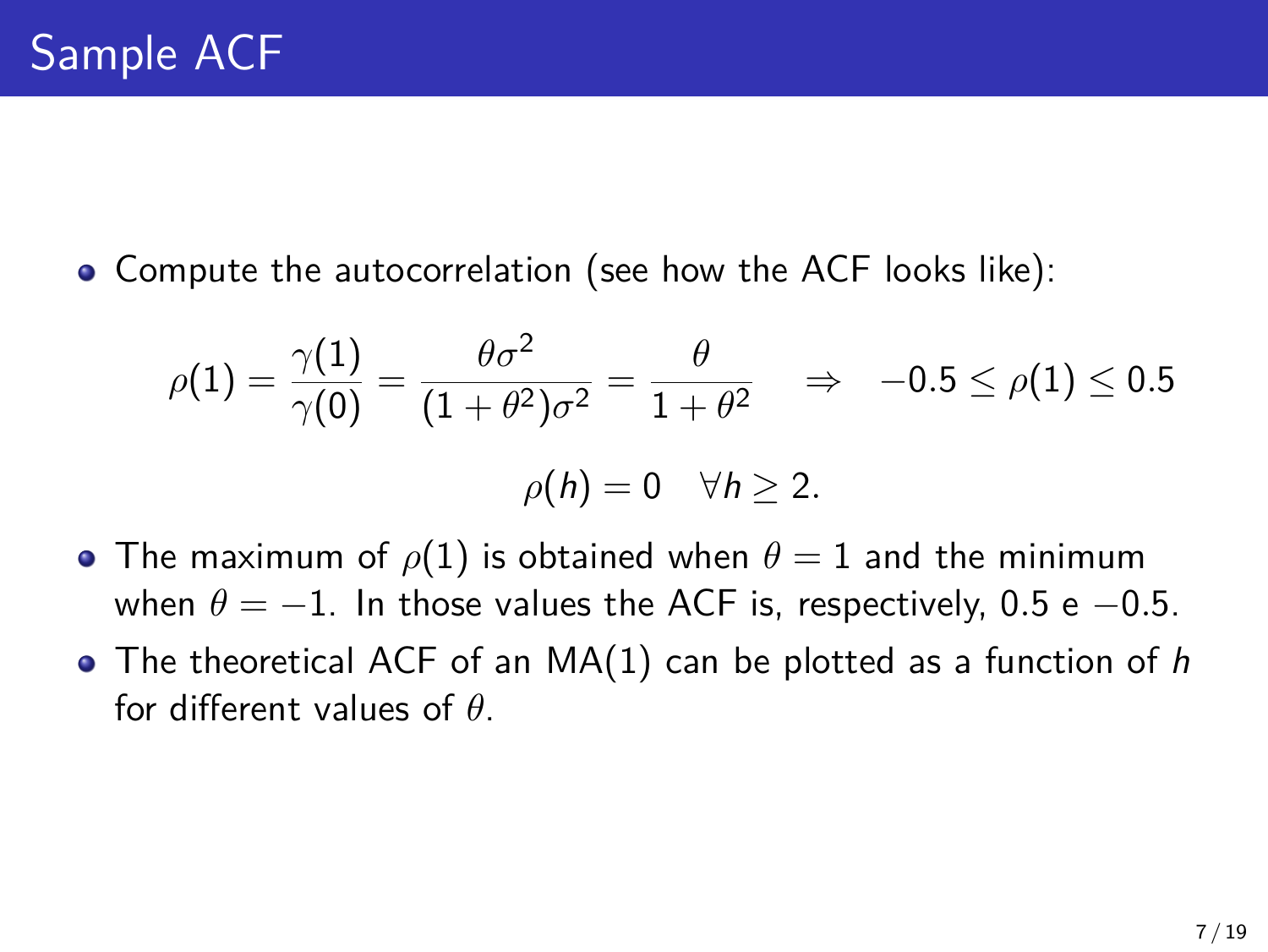# Stationary property





Figure: Theoretical ACF of two MA(1) processes.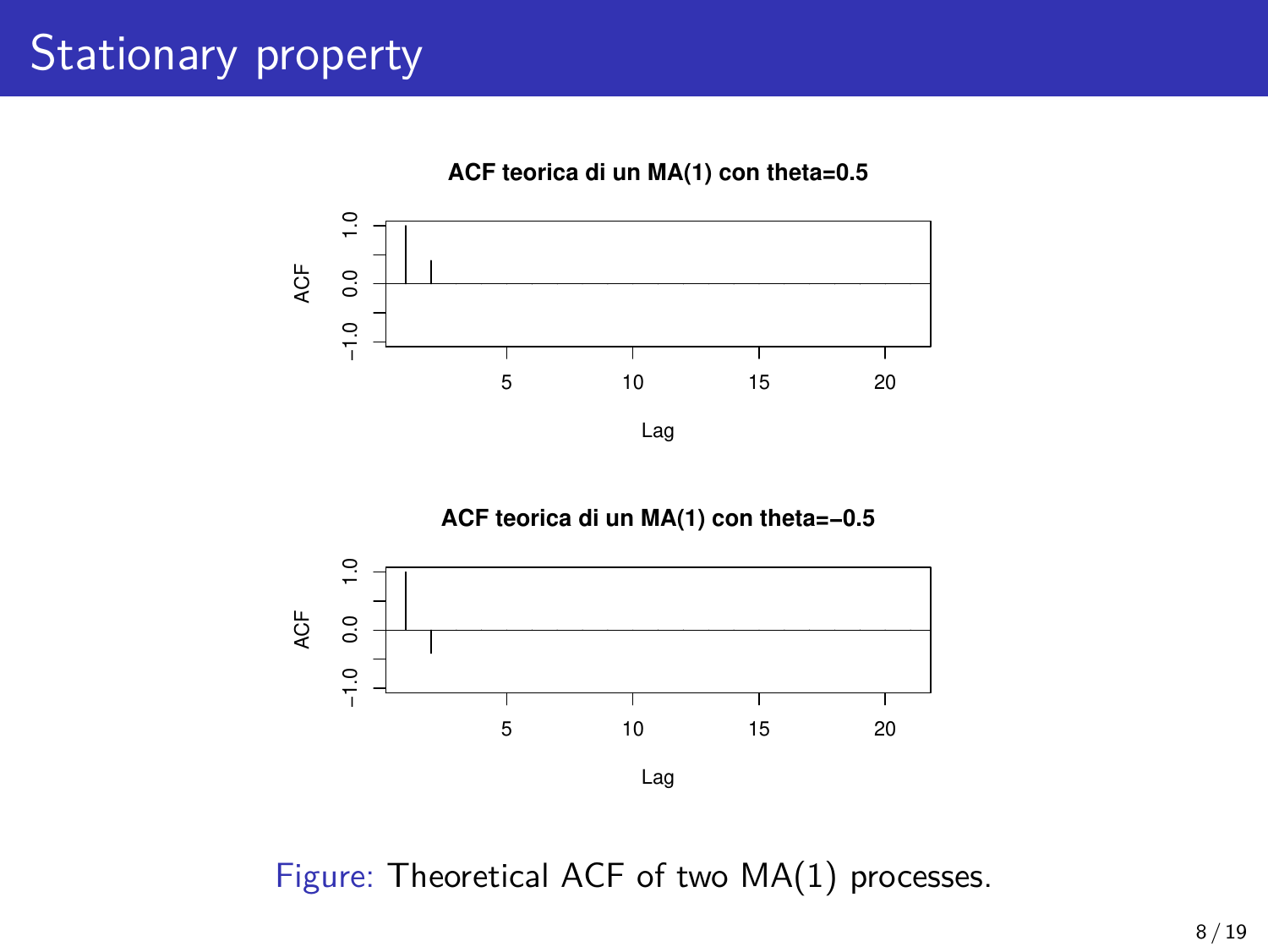#### For simulated series correlograms are the analogue of ACF.



**correlogramma MA(1),theta=0.5**

Lag

**correlogramma MA(1),theta=−0.5**



Lag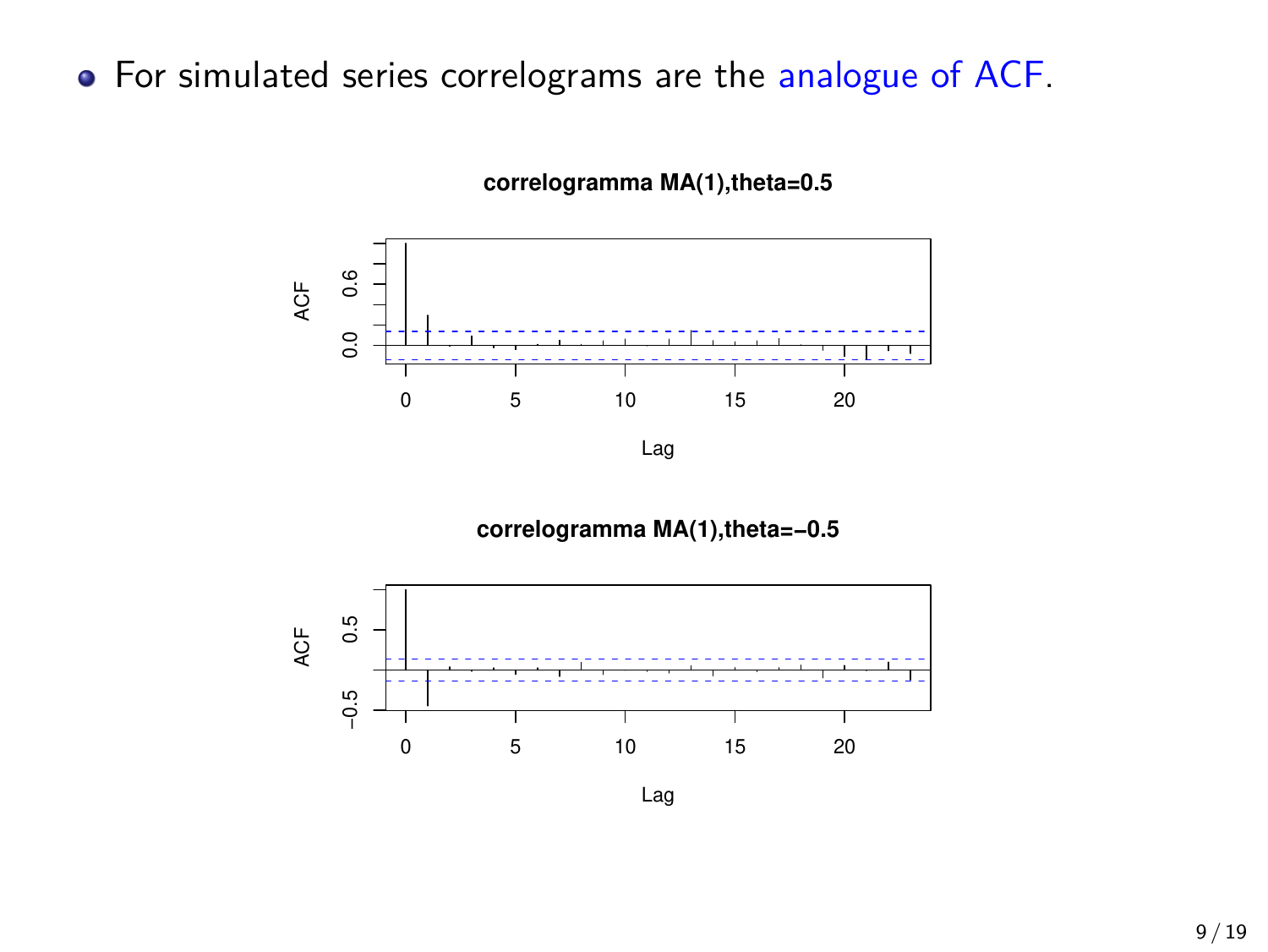• PACF is given by:

$$
\phi_{hh}=\frac{-(-\theta)^h}{1+\theta^2+\ldots+\theta^{2h}},
$$

that is,

$$
\phi_{11} = \frac{\theta}{1 + \theta^2}, \quad \phi_{22} = \frac{-(-\theta)^2}{1 + \theta^2 + \theta^4}, \dots
$$

- In contrast with the ACF that decays at the first lag, PACF of an MA(1) decays with alternating signs if  $\theta > 1$  and vanishes at an exponential rate after the first lag if *θ <* 1.
- PACF goes to zero slowly after the first lag.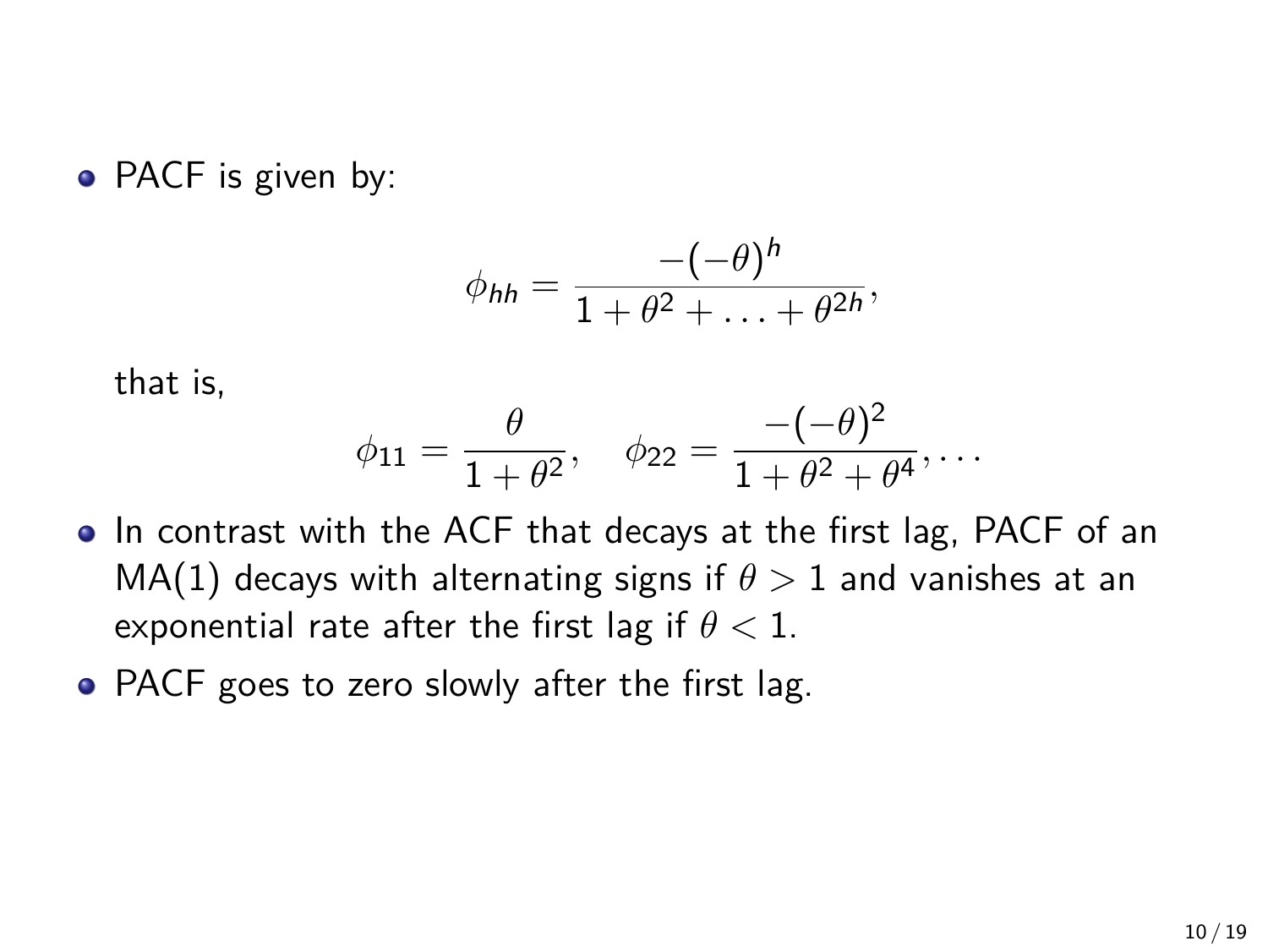



**PACF di un MA(1),theta=− 0.5**



Figure: Theoretical PACF of two MA(1) processes.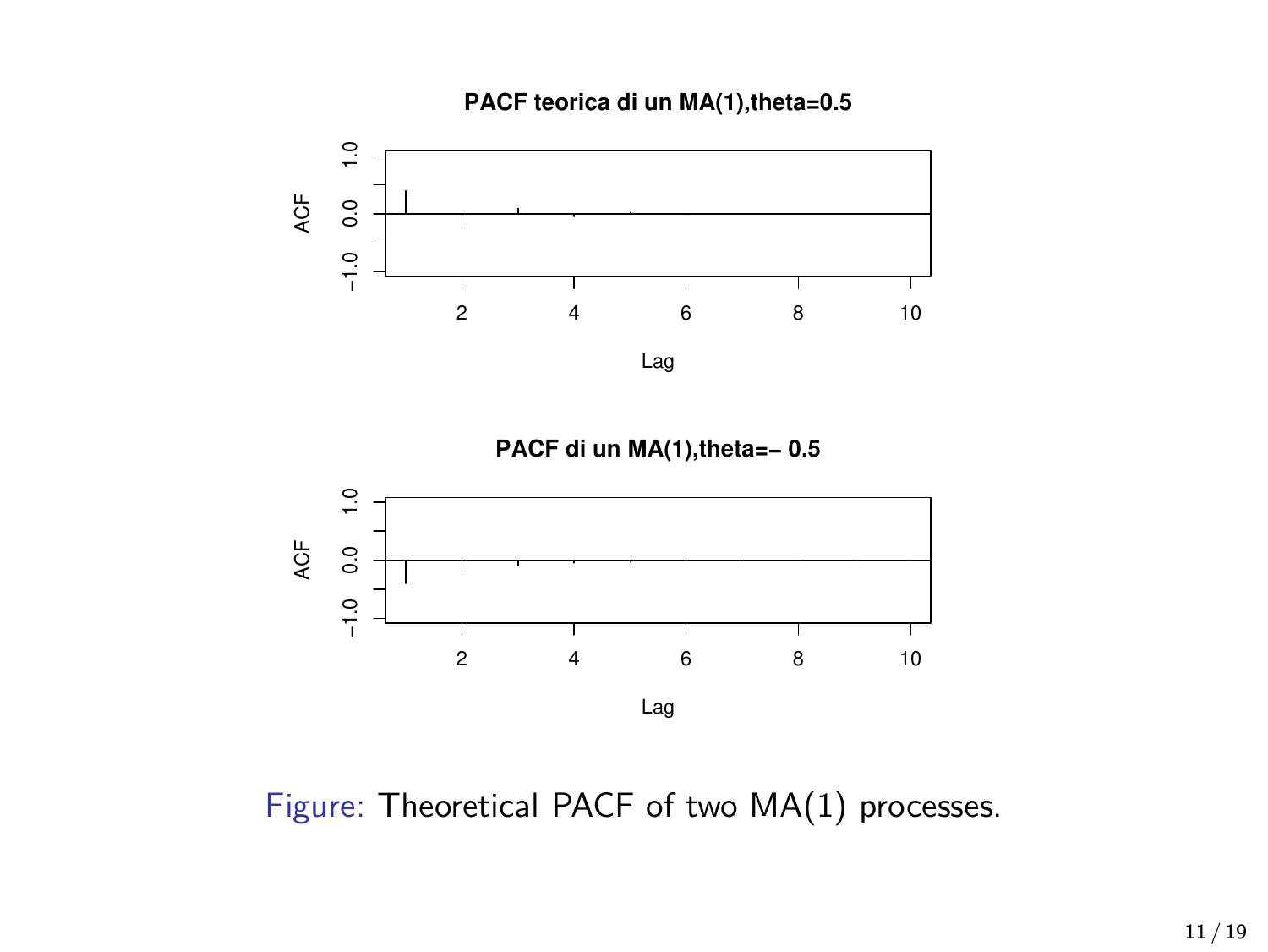#### • For the simulated series estimated PACF are:



**stime pacf MA(1),theta=0.5**

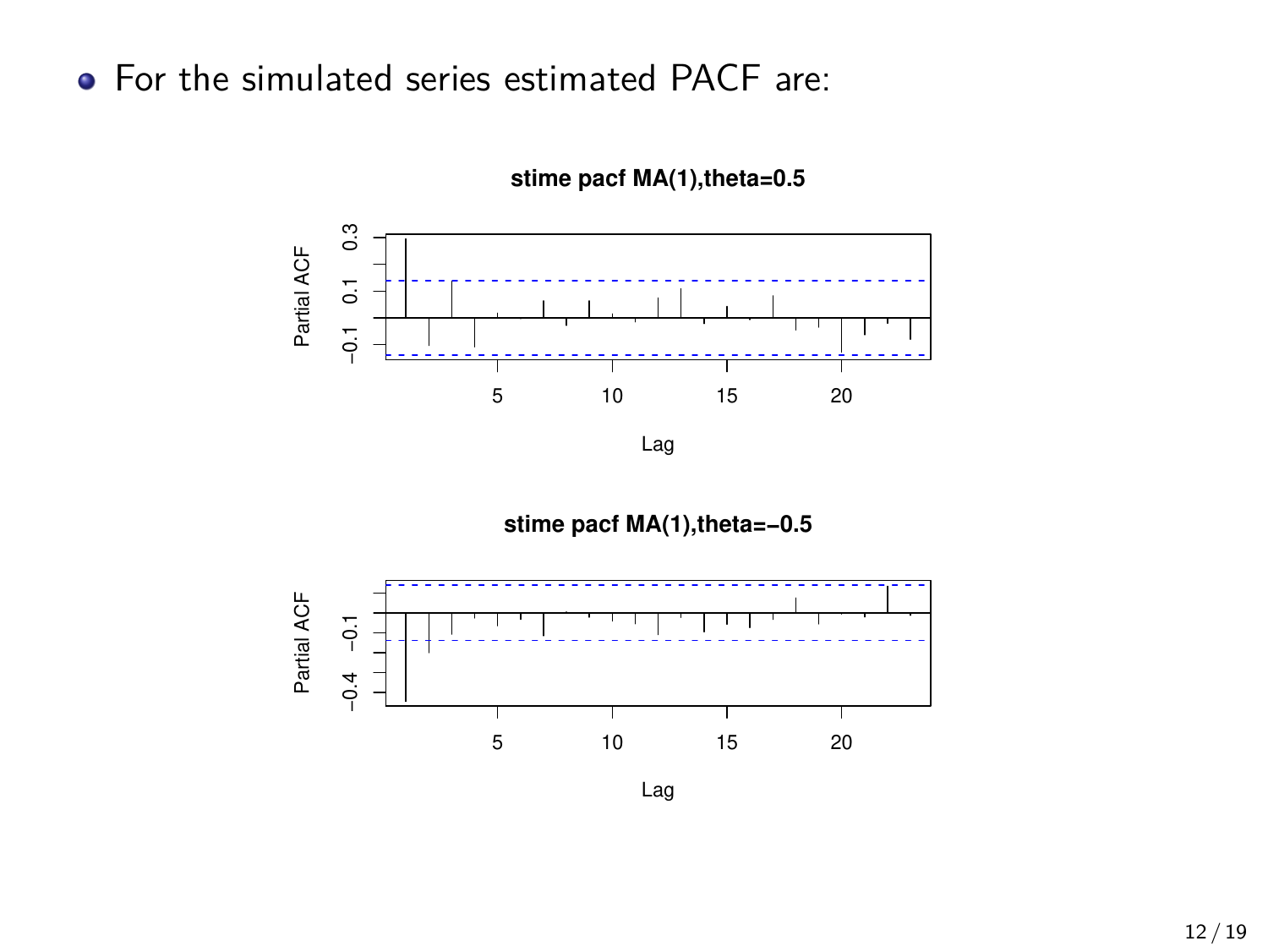### The identification issue: Invertibility

• Consider the following  $MA(1)$  processes:

$$
X_t = \theta \epsilon_{t-1} + \epsilon_t
$$

$$
Y_t = \theta^* \epsilon_{t-1} + \epsilon_t,
$$

where

$$
\theta^* = \frac{1}{\theta}.
$$

Then,

$$
\rho_{\mathsf{X}}(1) = \frac{\theta}{1+\theta^2} \qquad \rho_{\mathsf{Y}}(1) = \frac{\theta^*}{1+\theta^{*2}}
$$

• The ACF is the same:

$$
\rho_Y(1) = \frac{1/\theta}{1 + 1/\theta^2} = \frac{\theta}{1 + \theta^2} = \rho_X(1)
$$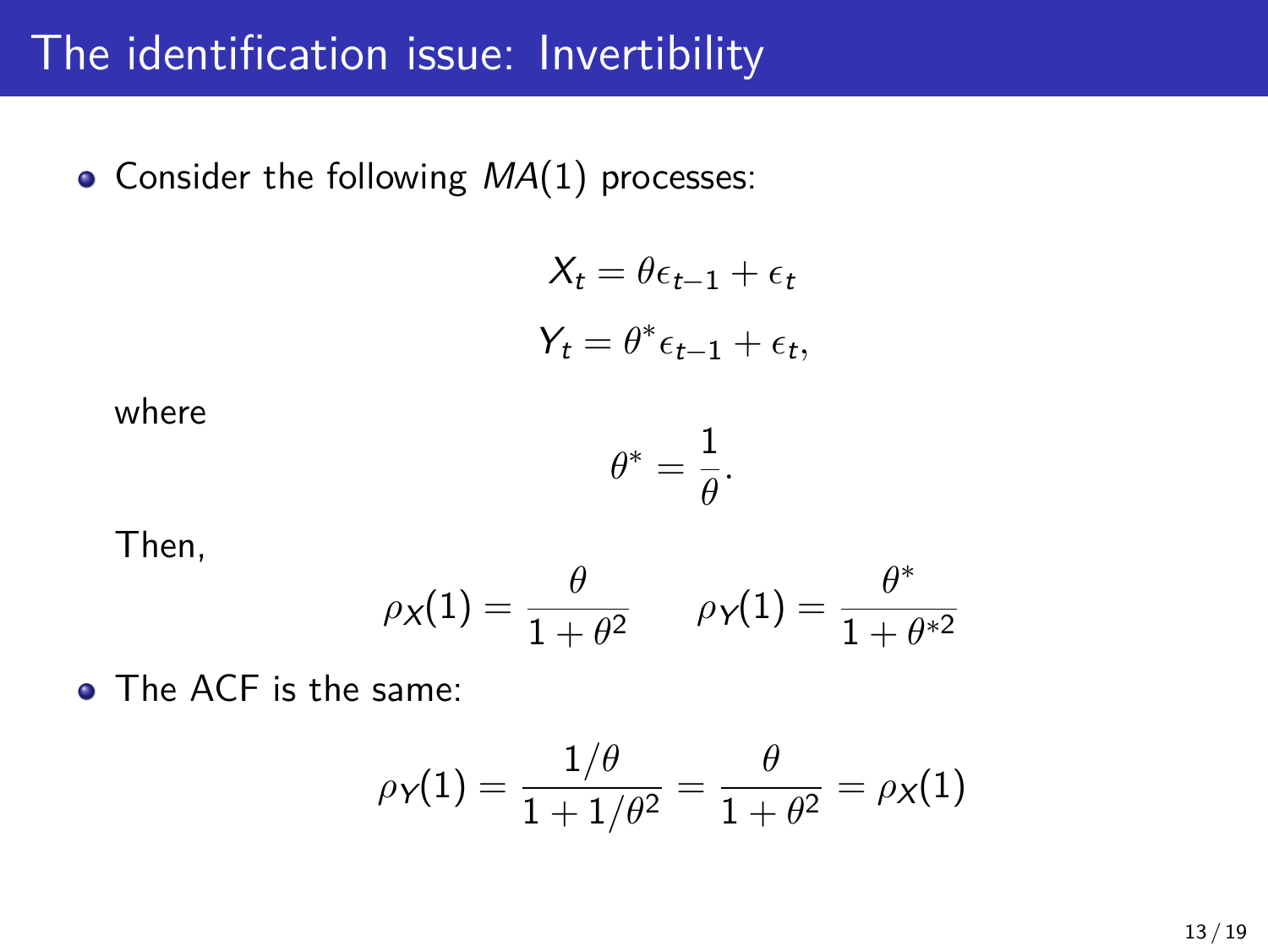







Figure: MA(0.5) and MA(2.0) show same ACF.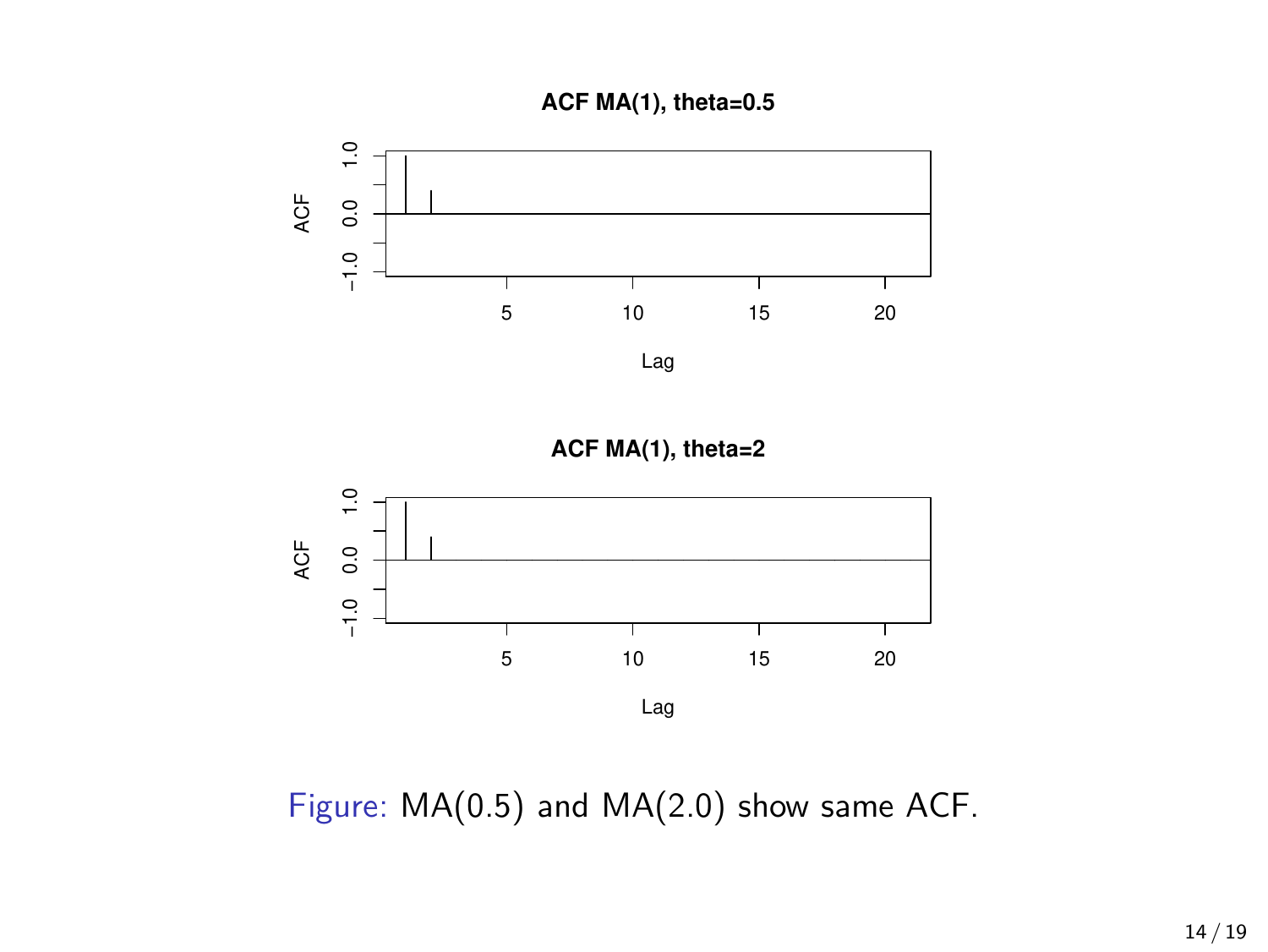- $\bullet$  It has been shown that two  $MA(1)$  processes (of the same order) with parameters one the reciprocal of the other, have same autocorrelations.
- Therefore, it is not possible to identify the process underlying the observed time series only by looking at the ACF.
- This issue concerns the entire class of *MA* proceses.
- In order to avoid such problem we consider invertible MA, that is processes that satisfy  $|\theta|$  < 1.
- $\bullet$  It can be shown that if  $|\theta|$  < 1 , the process  $X_t = \theta \epsilon_{t-1} + \epsilon_t$  has a representation of the kind:  $X_t = h(X_{t-1}, X_{t-2}, \dots) + \epsilon_t^*$ .
- The Invertibility condition is independent of stationarity condition.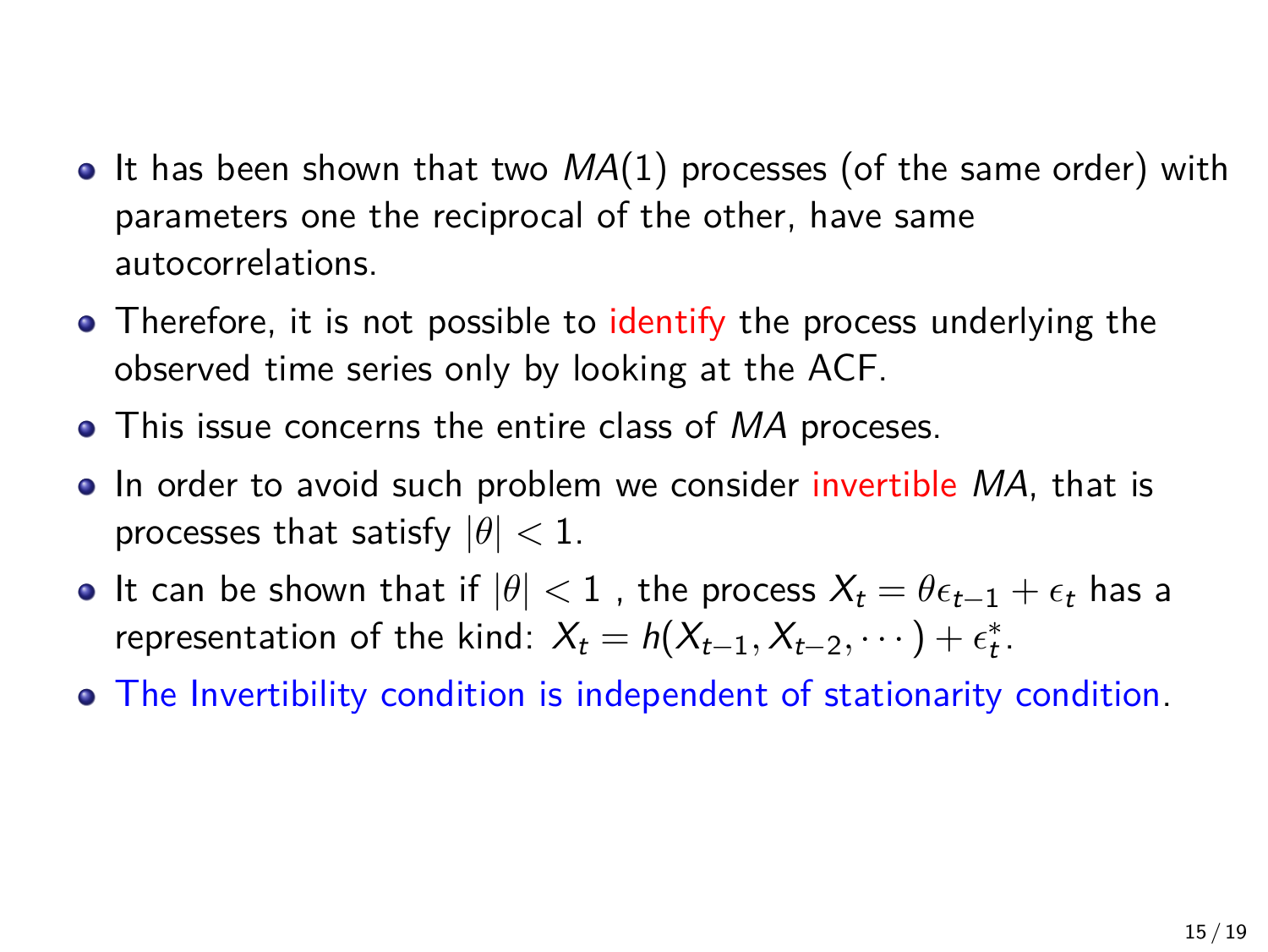$\bullet$  The lag operator allows to write the MA(1) as:

$$
X_t = \theta \epsilon_{t-1} + \epsilon_t = (1 + \theta B)\epsilon_t = \Theta(B)\epsilon_t
$$

• It can be shown that such process is invertibile if the characteristic equation  $\Theta(B) = 0$  admits a (unique) root in *B*,  $|B| > 1$ , i.e.,

$$
|B|>1\Leftrightarrow |\theta^{-1}|>1\Leftrightarrow |\theta|<1.
$$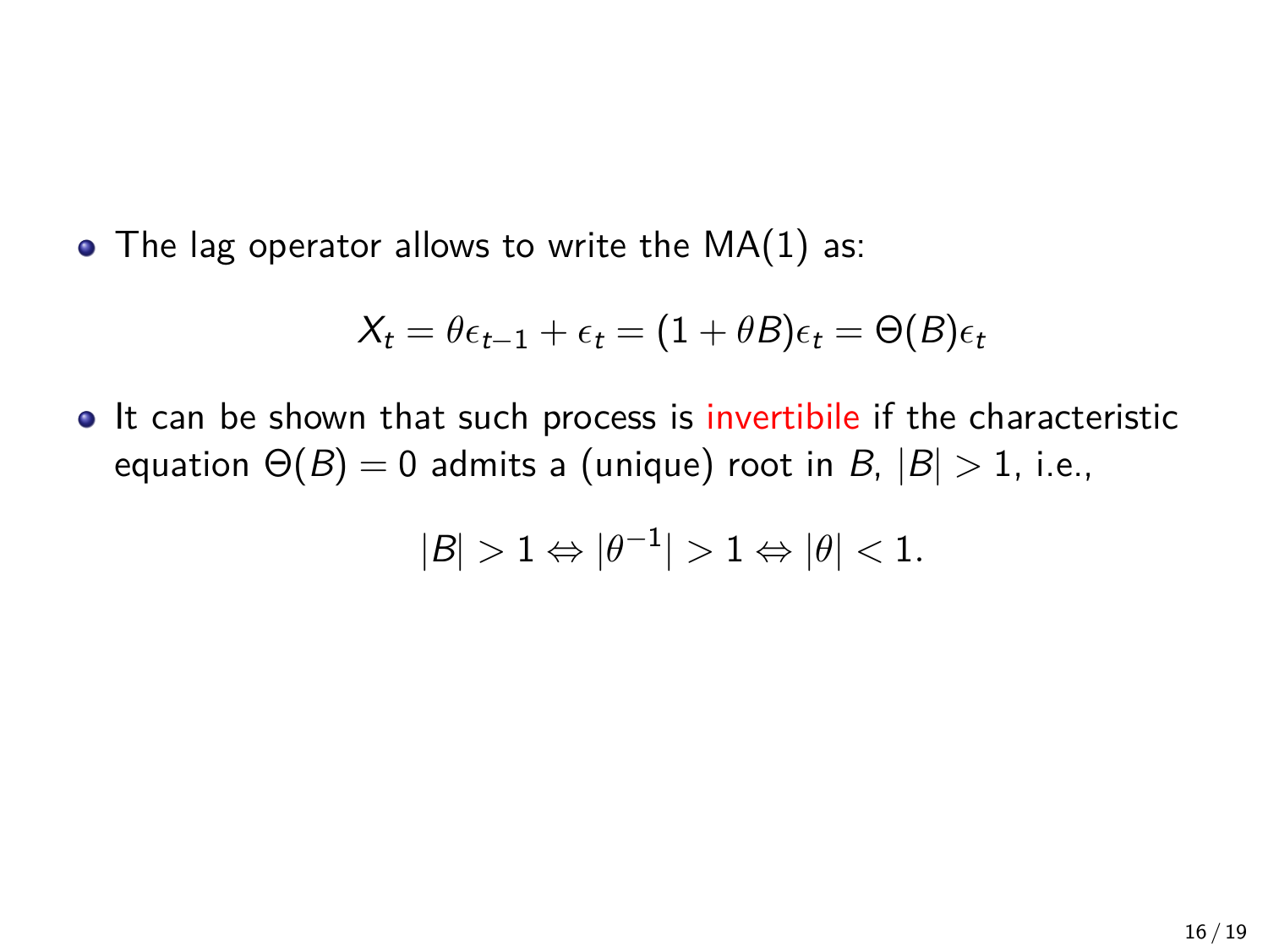$\bullet$  If  $|\theta| < 1$  then

$$
(1 + \theta B)^{-1} = (1 - (-\theta B))^{-1} = \sum_{j=0}^{\infty} (-\theta)^j B^j.
$$

#### Then,

$$
\epsilon_t = (1 - \theta B + \theta^2 B^2 - \theta^3 B^3 + \ldots) X_t
$$

so

$$
X_t = \theta X_{t-1} - \theta^2 X_{t-2} + \theta^3 X_{t-3} + \ldots + \epsilon_t.
$$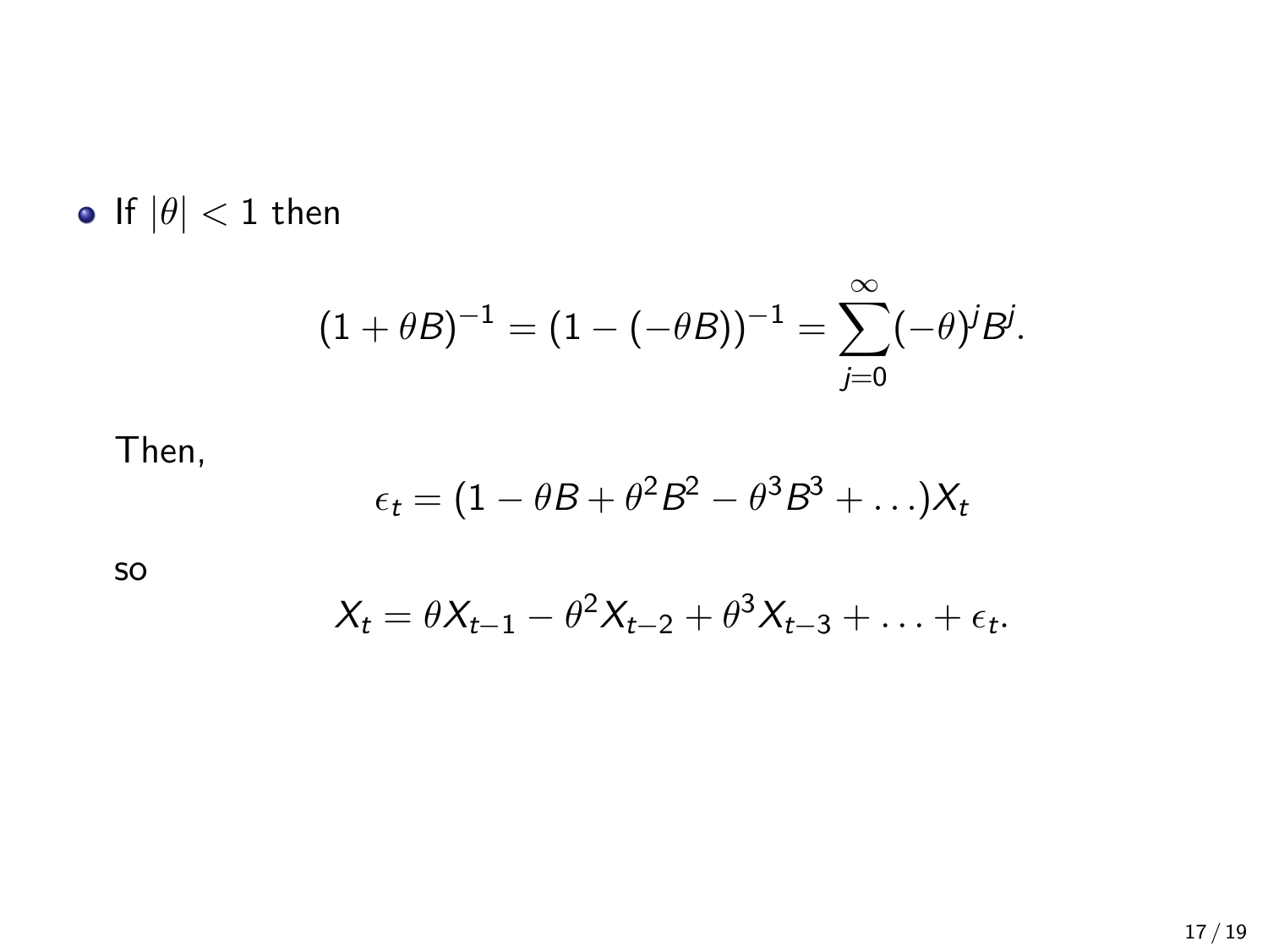- The impulse function measures the effect of a unit variation of the random variable  $\epsilon$  on the X through time. Specifically, this function assesses the persistence of the random shock.
- For an *MA*(1) process it is given by:

$$
\frac{\partial X_t}{\partial \epsilon_t} = 1,
$$
  

$$
\frac{\partial X_{t+1}}{\partial \epsilon_t} = \theta,
$$
  

$$
\frac{\partial X_{t+j}}{\partial \epsilon_t} = 0 \quad \forall j > 1.
$$

The shock has effect on one period ahead only and its intensity depends on the value of the parameter *θ*.